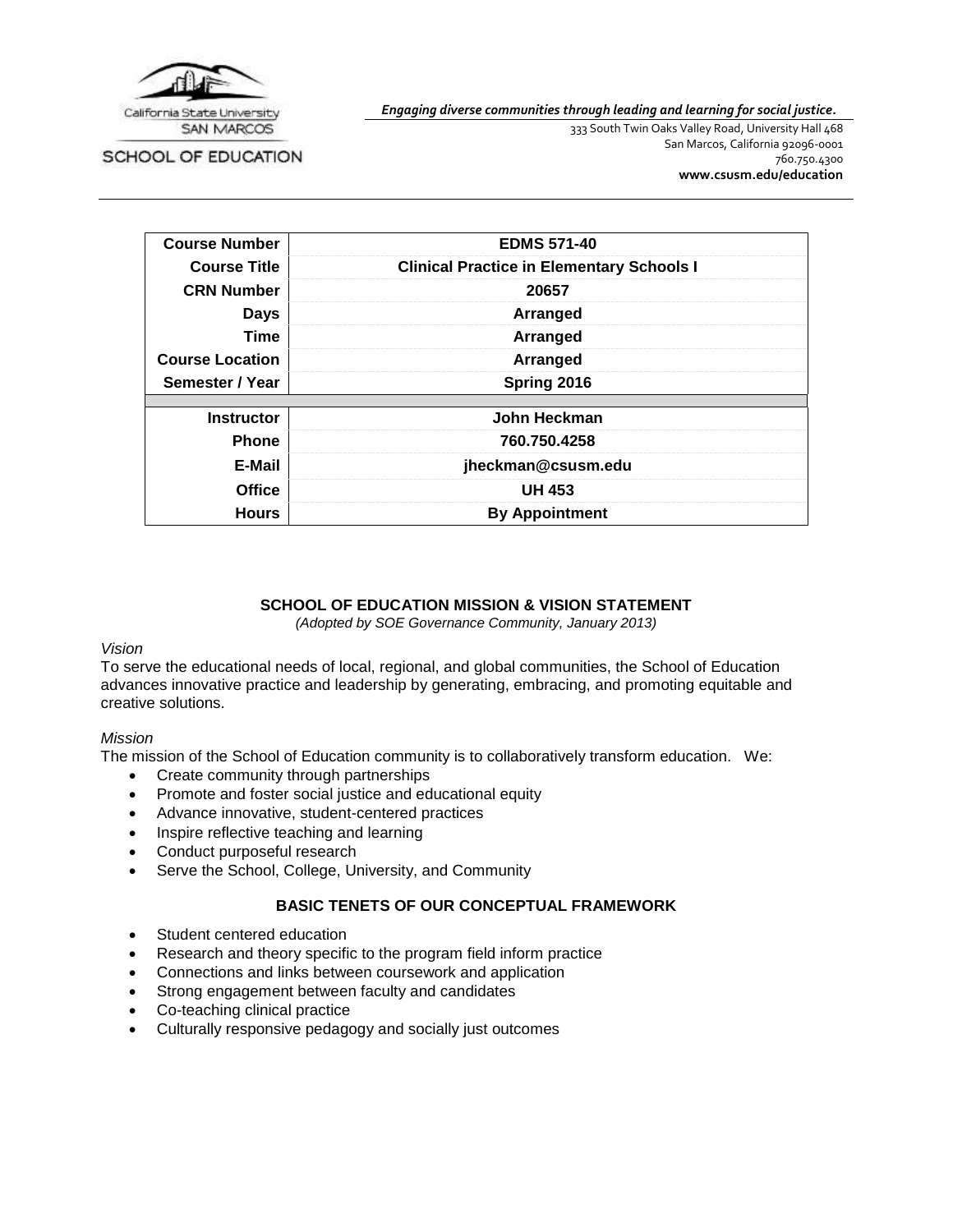## **COURSE DESCRIPTION**

Observation and teaching in selected schools under supervision of classroom teacher and university supervisor, with a student teaching seminar. *Graded Credit/No Credit. May not be taken for credit by students who have received credit for EDMS 561. Enrollment Restriction: Admission to the Multiple Subject Internship Credential Program.*

#### **Course Prerequisites**

Admission into the program.

## **CLINICAL PRACTICE STUDENT LEARNING OUTCOMES**

#### **Candidates will:**

- Assess and instruct elementary school age students of various cultural and linguistic backgrounds in elementary school classroom
- Demonstrate successful performance of the Teacher Performance Expectations as assessed using the *Assessment of Teacher Performance Expectations Multiple Subject Credential* form
- Demonstrate successful performance of the Professional Dispositions as assessed using the *Multiple Subject Professional Dispositions Rubric*

#### **Student Learning Outcome Assessment Methods**

Observation by university supervisor of clinical performance objectives, Professional Dispositions and Teacher Performance Expectations, (TPEs)

Observations by the school-based cooperating teacher of the clinical practice performance objectives, Professional Dispositions and the Teacher Performance Expectations, (TPEs)

Completion of the Professional Dispositions rubric, the Teacher Performance Expectations form, and a Clinical Practice Summary, summarizing performance and professional growth The evaluations are developed with input from the Candidate's University Supervisor and Cooperating Teacher. The final summary is developed with input from the University Supervisor and Cooperating Teacher and is approved and signed by the Candidate, the University Supervisor, and the Cooperating Teacher.

### **SUPERVISION REQUIREMENTS**

- 1. Each Teacher Candidate attends this clinical practice at their assigned school site as scheduled by program requirements and the specific school site calendar. During the eight weeks of Clinical Practice I, Candidates attend daily, full-time. The Candidate should adhere to the Cooperating Teacher's contract hours, attend staff meetings and other professional responsibilities, and be available to remain afterschool to plan and prepare.
- 2. Each Teacher Candidate in this clinical practice is observed by and meets with a University Supervisor at least four times to discuss his/her developing performance of the TPEs and to discuss clinical experiences in order to expand participants' knowledge of various assessment, planning and instructional strategies.
- 3. Each Teacher Candidate in this clinical practice works together with his/her Cooperating Teacher to plan and implement lessons. The Candidate plans all lessons, including the ones observed by the University Supervisor, in collaborative co-teaching planning sessions. The Candidate writes a lesson plan for each of the lessons observed by the University Supervisor and provides the University Supervisor and Cooperating Teacher a copy of the written lesson plan in advance, prior to teaching the lesson. The focus during Clinical Practice I is Reading/Language Arts instruction and Mathematics instruction.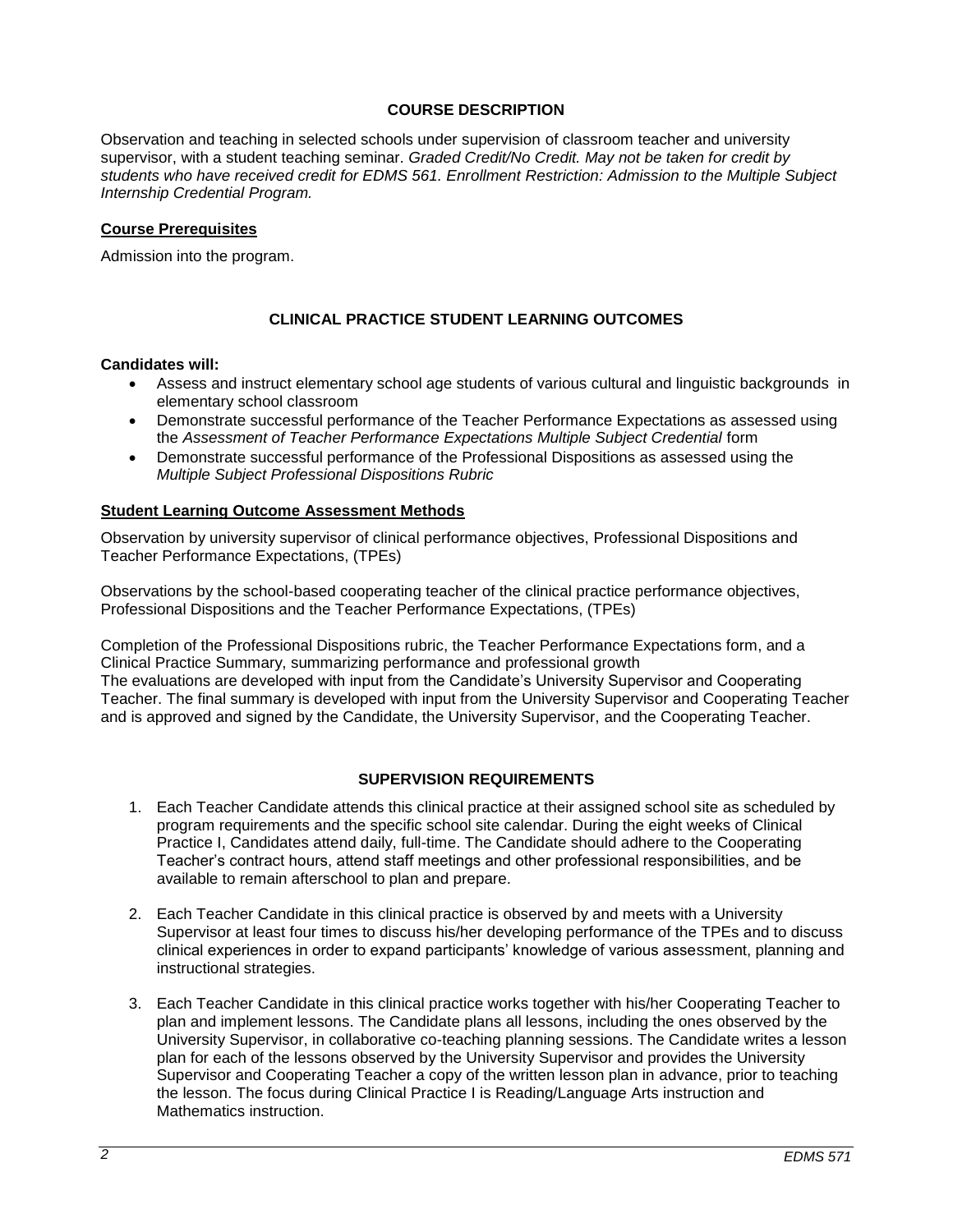- 4. Each Teacher Candidate takes advantage of opportunities presented during this clinical practice experience to fulfill TPE 13: Professional Growth to engage in professional development activities and document the number of hours of professional development. During the credential program, Candidates should complete 10 hours of professional development activities approved by their Supervisors/Instructors.
- 5. Each Teacher Candidate may develop a TPE portfolio binder to gather activities associated with each TPE to support their conversations about their progress with their University Supervisor and Cooperating Teacher. TPE binder dividers are located on the School of Education Clinical Practice website. (www.csusm.edu/education/ClinicalPractice/HandbookMS.html)
- 6. Each Candidate uses the specific enrollment code to enroll in TaskStream using to be able to access evaluations of their Professional Dispositions and TPEs. The Multiple Subject Full Time program code is msfttc.

## **Credit Hour Policy Statement**

### University Credit Hour Policy:

Candidates are expected to spend a minimum of two hours outside of the classroom each week for each unit of credit engaged in learning.

### **Final Exam Statement**

No final exam.

## **Credit/No Credit**

The University Supervisor, in collaboration with the Cooperating Teacher, completes the *Multiple Subject Professional Disposition Rubric*, the *Assessment of Multiple Subject TPEs*, and prepares a *Multiple Subject Clinical Practice Summary* based upon the observations of the University Supervisor and Cooperating Teacher. These documents are presented to the Teacher Candidate at the final meeting-conference and all participants sign the documents. These documents serve as official verification of successful completion of Clinical Practice and are required for the University to be able to recommend a Candidate for a credential at the end of the program.

- 1. A grade of CREDIT (CR) or NO CREDIT (NC) will be assigned for clinical practice experiences by the University Supervisor. If a Teacher Candidate has not successfully met the *Multiple Subject Teacher Performance Expectations* at an appropriate level, ("approaching" in CPI, "meets" in CPII) or the *Multiple Subject Professional Dispositions* at an appropriate level ("approaching" in CPI, "meets" in CPII), the Candidate may be required to extend or repeat the experience.
- 2. If a Teacher Candidate is unsuccessful in a clinical practice experience, a grade of NO CREDIT will be given. Granting of an additional opportunity for clinical practice will be made based on the circumstances under which the original NO CREDIT was given.
- 3. Should a Teacher Candidate be in the potential situation of receiving NO CREDIT for clinical practice, the University Supervisor and Cooperating Teacher must complete a State of Concern (SOC) as soon as possible and provide copies to the Program Coordinator. The documentation in the SOC, the action plan, and the follow up steps to the plan are key documents that are used to verify inadequate performance in clinical practice, if the action plan is not achieved.
- 4. Should a second clinical practice experience be recommended, the Candidate must re-register for the clinical practice course prior to the new placement being made.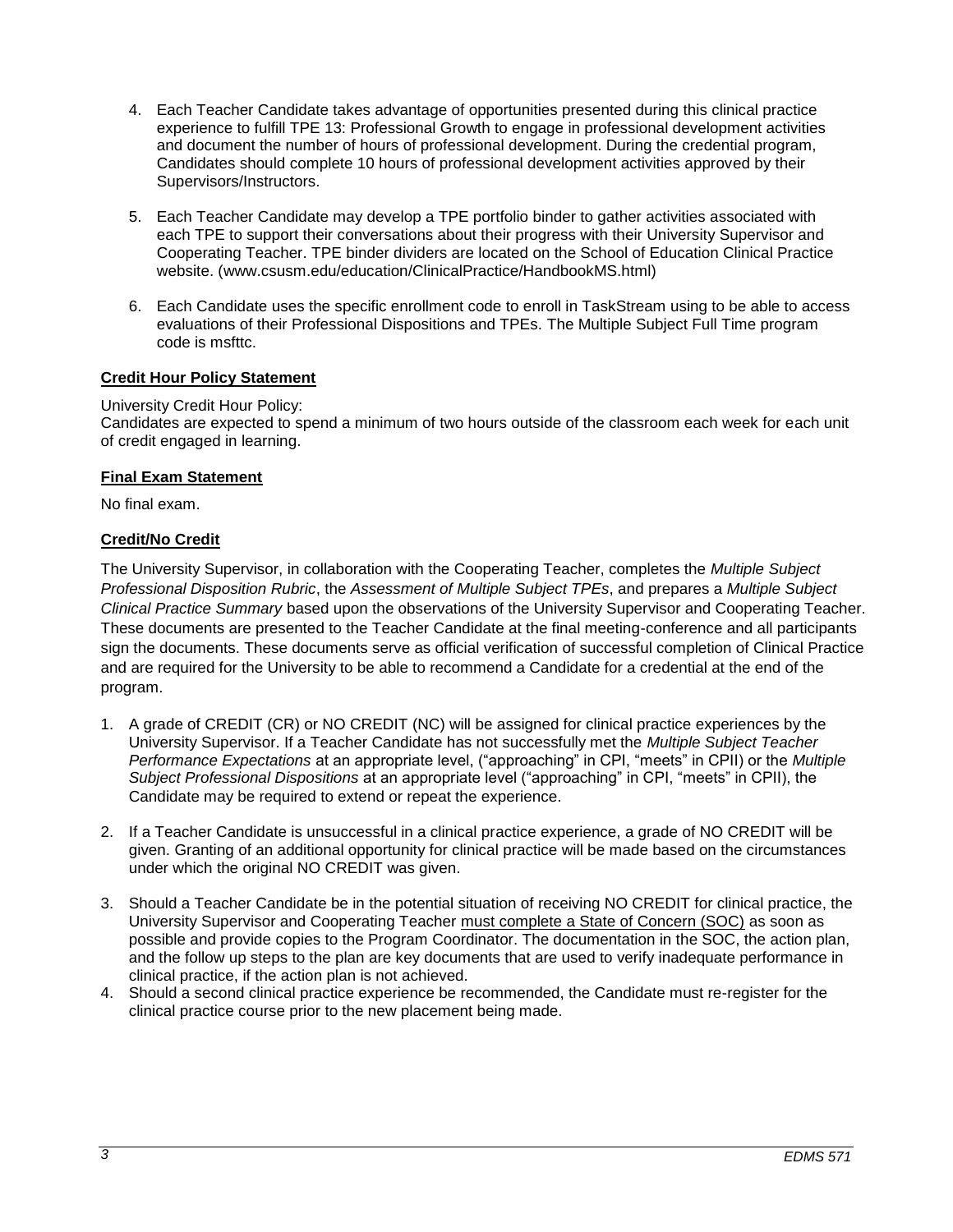## **REQUIRED TEXTS, MATERIALS AND ACCOUNTS**

Because this is a supervised clinical practice experience, the materials for this class include the *Assessment of Teacher Performance Expectations Multiple Subject Credential* form, the *Multiple Subject Professional Dispositions Rubric*, and the *Clinical Practice Summary* that may be found on the School of Education website for clinical practice. Additional materials on the website include the *Multiple Subject Clinical Practice Handbook section 1: Information for Teacher Candidates*, along with other forms used in clinical practice. (www.csusm.edu/education/ClinicalPractice/HandbookMS.html)

### **Course Material Available**

### **TaskStream Enrollment and Postings**

The School of Education uses TaskStream to manage Candidates' TPE and disposition assessments. Candidates must be enrolled in TaskStream during the Integrated Credential Program. Enrollment fees are paid by going to [www.taskstream.com](http://www.taskstrem.com/) and registering for at least one year. After enrolling, to access the Multiple Subject Fulltime Program, from your home page, find the Self-Enrollment area and click the *Enter Code* button. Then, enter *msicptc* as the program code. If this is the correct program, click the *Enroll* button. The Integrated Credential Program now will show up on your TaskStream home page when you log in. Be sure to remember your enrollment name and password.

## **COURSE LEARNING OUTCOMES**

### **Authorization to Teach English Learners**

This credential program has been specifically designed to prepare teachers for the diversity of languages often encountered in California public school classrooms. The authorization to teach English learners is met through the infusion of content and experiences within the credential program, as well as additional coursework. Candidates successfully completing this program receive a credential with authorization to teach English learners. *(Approved by CCTC in SB 2042 Program Standards, August 02)*

#### **Teacher Performance Expectation (TPE) Competencies**

The course objectives, assignments, and assessments have been aligned with the CTC standards for the Multiple Subject Credential. This course is designed to help teachers seeking a California teaching credential to develop the skills, knowledge, and attitudes necessary to assist schools and district in implementing effective programs for all students. The successful candidate will be able to merge theory and practice in order to realize a comprehensive and extensive educational program for all students. You will be required to formally address the following TPEs in this course:

#### **Teacher Performance Assessment**

Beginning July 1, 2008 all California credential candidates must successfully complete a state-approved Teacher Performance Assessment (TPA), as part of the credential program of preparation. During the 2015- 16 academic year the CSUSM credential programs will use either the CalTPA (California Teacher Performance Assessment) or the edTPA (Educative Teacher Performance Assessment).

Check with your program coordinator to determine which assessment is used for your credential program.

## **CalTPA**

To assist with your successful completion of the CalTPA, a series of informational seminars are offered over the course of the program. TPA related questions and logistical concerns are to be addressed during the seminars. Your attendance to TPA seminars will greatly contribute to your success on the assessment. The CalTPA Candidate Handbook, TPA seminar schedule, and other TPA support materials may be found on the SOE website:

<http://www.csusm.edu/education/CalTPA/ProgramMaterialsTPA.html>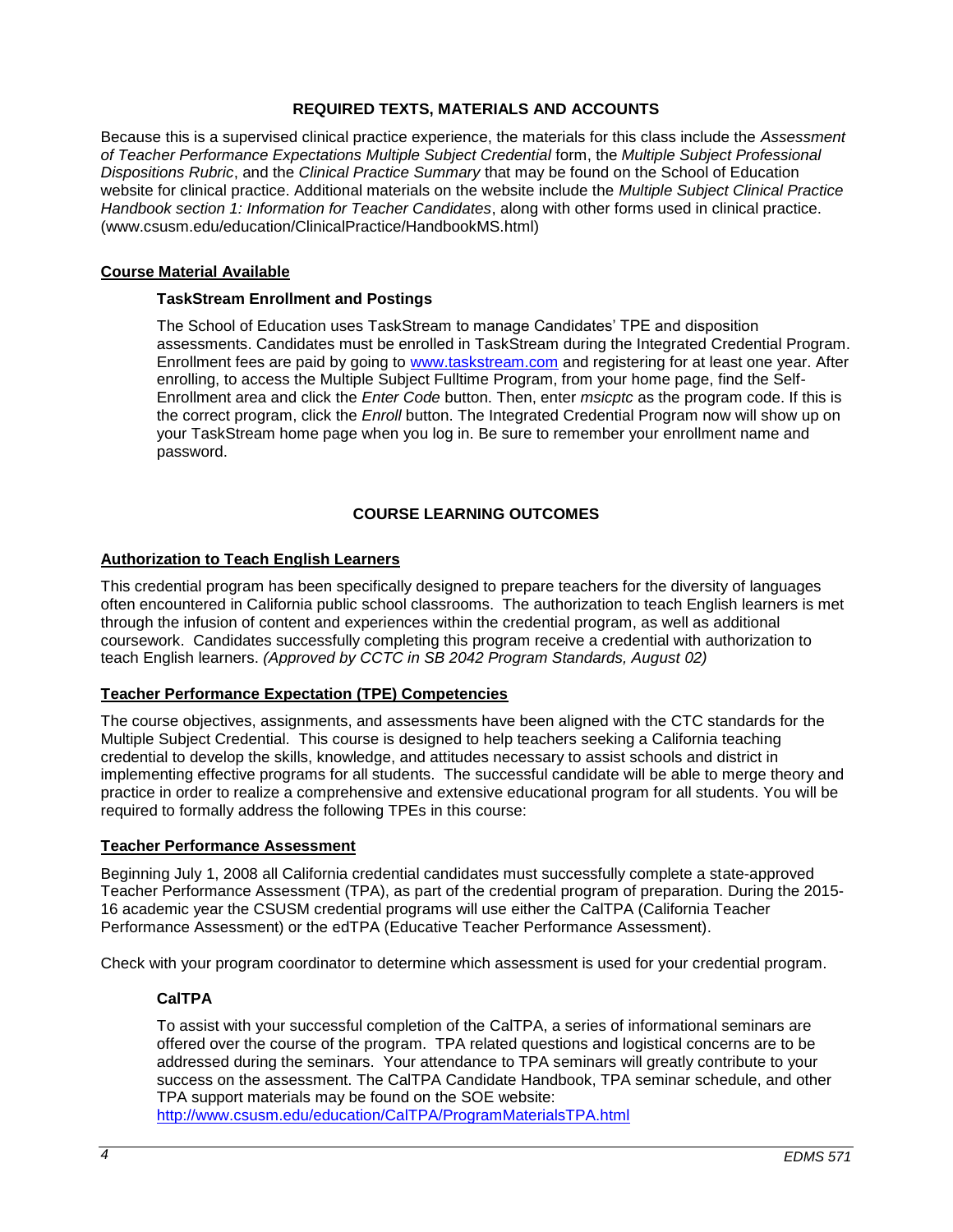### **edTPA**

Beginning in fall 2015, for newly entering initial candidates, the CSUSM assessment system is the edTPA. To assist with your successful completion of the edTPA, a capstone class is part of your curriculum. In this class edTPA related questions and logistical concerns are addressed. Additional support materials are available on the edTPA website: [http://www.edtpa.com/PageView.aspx?f=GEN\\_Candidates.html](http://www.edtpa.com/PageView.aspx?f=GEN_Candidates.html)

Additionally, to support your success in your credential program and with TPA, SOE classes use common pedagogical language, lesson plans (lesson designs), and unit plans (unit designs).

### **Assessment of Professional Dispositions**

Assessing a candidate's dispositions within a professional preparation program is recognition that teaching and working with learners of all ages requires not only specific content knowledge and pedagogical skills, but positive attitudes about multiple dimensions of the profession. The School of Education has identified six dispositions – social justice and equity, collaboration, critical thinking, professional ethics, reflective teaching and learning, and life-long learning—and developed an assessment rubric. For each dispositional element, there are three levels of performance - *unacceptable*, *initial target*, and *advanced target*. The description and rubric for the three levels of performance offer measurable behaviors and examples.

The assessment is designed to provide candidates with ongoing feedback for their growth in professional dispositions and includes a self-assessment by the candidate. The dispositions and rubric are presented, explained and assessed in one or more designated courses in each program as well as in clinical practice. Based upon assessment feedback candidates will compose a reflection that becomes part of the candidate's Teaching Performance Expectation portfolio. Candidates are expected to meet the level of *initial target* during the program.

## **GENERAL CONSIDERATIONS**

#### **School of Education Attendance Policy**

Due to the dynamic and interactive nature of courses in the School of Education, all candidates (course participants) are expected to attend all classes and participate actively. At a minimum, candidates (course participants) must attend more than 80% of class time, or s/he may not receive a passing grade for the course at the discretion of the instructor. Individual instructors may adopt more stringent attendance requirements. Should the candidate (course participants) have extenuating circumstances, s/he should contact the instructor as soon as possible. *(Adopted by the COE Governance Community, December, 1997).*

#### **Conditions for Removal from School Site**

A candidate will be removed from the school site and a Statement of Concern documenting the situation will be written immediately if a candidate:

- 1. Endangers students or others;
- 2. Violates recognized codes of conduct, e.g. CSUSM Student Code of Conduct, CSUSM Academic Honesty Policy NEA Code of Ethics, CA Education Code Section 44932; and/or
- 3. Is dismissed from the classroom or school site by the cooperating professional or site or district administrator. (see *Statement of Concern- Guidelines* www.csusm.edu/education/ClinicalPractice/HandbookMS.html)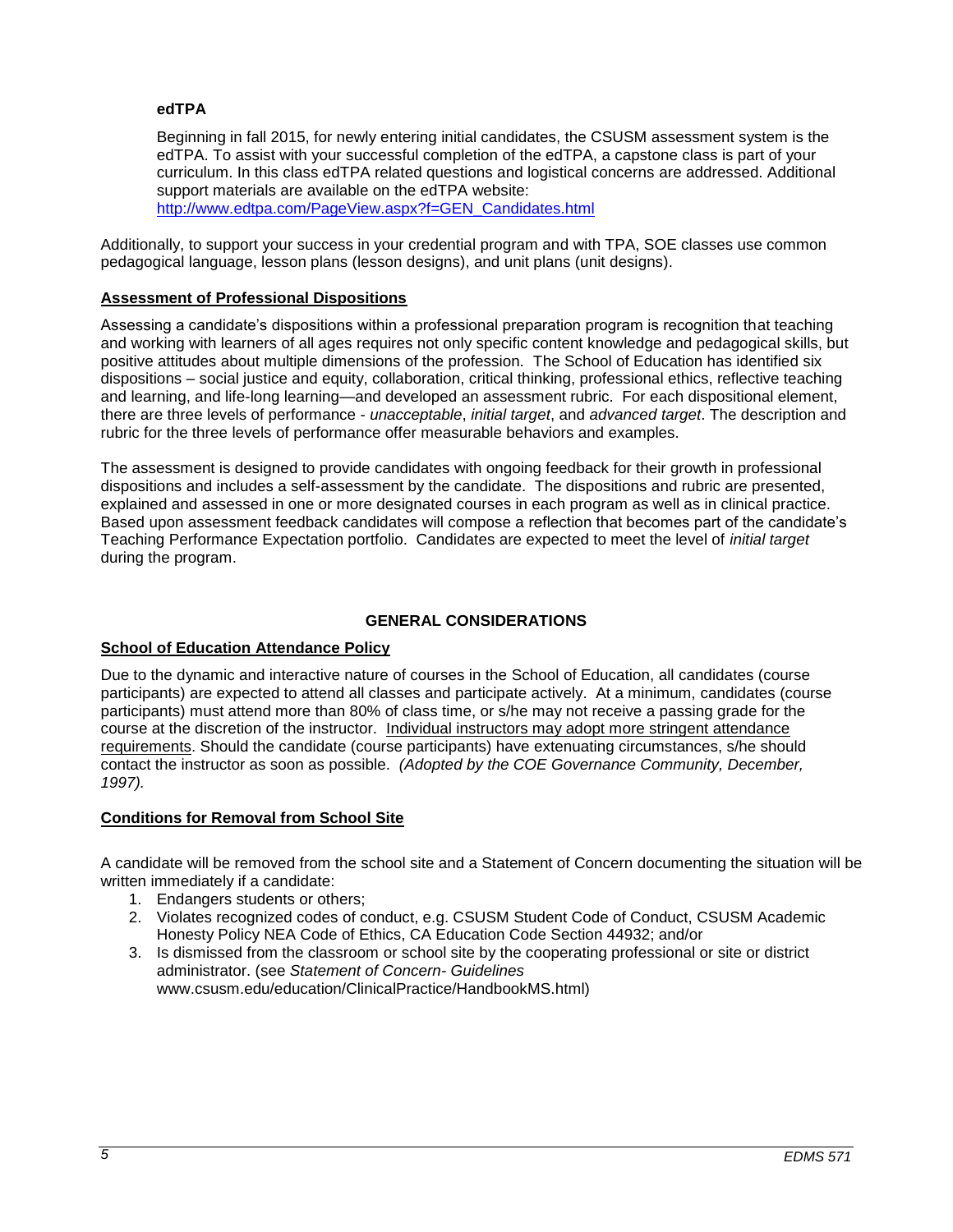# **CSUSM Academic Honesty Policy**

Students will be expected to adhere to standards of academic honesty and integrity, as outlined in the Student Academic Honesty Policy. All assignments must be original work, clear and error-free. All ideas/material that are borrowed from other sources must have appropriate references to the original sources. Any quoted material should give credit to the source and be punctuated accordingly.

Academic Honesty and Integrity: Students are responsible for honest completion and representation of their work. Your course catalog details the ethical standards and penalties for infractions. There will be zero tolerance for infractions. If you believe there has been an infraction by someone in the class, please bring it to the instructor's attention. The instructor reserves the right to discipline any student for academic dishonesty, in accordance with the general rules and regulations of the university. Disciplinary action may include the lowering of grades and/or the assignment of a failing grade for an exam, assignment, or the class as a whole.

Incidents of Academic Dishonesty will be reported to the Dean of Students. Sanctions at the University level may include suspension or expulsion from the University.

#### Refer to the full Academic Honesty Policy at: [http://www.csusm.edu/policies/active/documents/Academic\\_Honesty\\_Policy.html](http://www.csusm.edu/policies/active/documents/Academic_Honesty_Policy.html)

### **Plagiarism**

As an educator, it is expected that each candidate (course participant) will do his/her own work, and contribute equally to group projects and processes. Plagiarism or cheating is unacceptable under any circumstances. If you are in doubt about whether your work is paraphrased or plagiarized see the Plagiarism Prevention for Students website [http://library.csusm.edu/plagiarism/index.html.](http://library.csusm.edu/plagiarism/index.html) If there are questions about academic honesty, please consult the University catalog.

### **Students with Disabilities Requiring Reasonable Accommodations**

Students with disabilities who require reasonable accommodations must be approved for services by providing appropriate and recent documentation to the Office of Disabled Student Services (DSS). This office is located in Craven Hall 4300, and can be contacted by phone at (760) 750-4905, or TTY (760) 750- 4909. Students authorized by DSS to receive reasonable accommodations should meet with their instructor during office hours or, in order to ensure confidentiality, in a more private setting.

## **Use of Technology**

Candidates (Course participants) are expected to demonstrate competency in the use of various forms of technology (i.e. word processing, electronic mail, Moodle, use of the Internet, and/or multimedia presentations). Specific requirements for course assignments with regard to technology are at the discretion of the instructor. Keep a digital copy of all assignments for use in your teaching portfolio. All assignments will be submitted online, and some will be submitted in hard copy as well. Details will be given in class.

## **Electronic Communication Protocol**

Electronic correspondence is a part of your professional interactions. If you need to contact the instructor, email is often the easiest way to do so. It is my intention to respond to all received e-mails in a timely manner. Please be reminded that e-mail and on-line discussions are a very specific form of communication, with their own nuances and etiquette. For instance, electronic messages sent in all upper case (or lower case) letters, major typos, or slang, often communicate more than the sender originally intended. With that said, please be mindful of all e-mail and on-line discussion messages you send to your colleagues, to faculty members in the School of Education, or to persons within the greater educational community. All electronic messages should be crafted with professionalism and care.